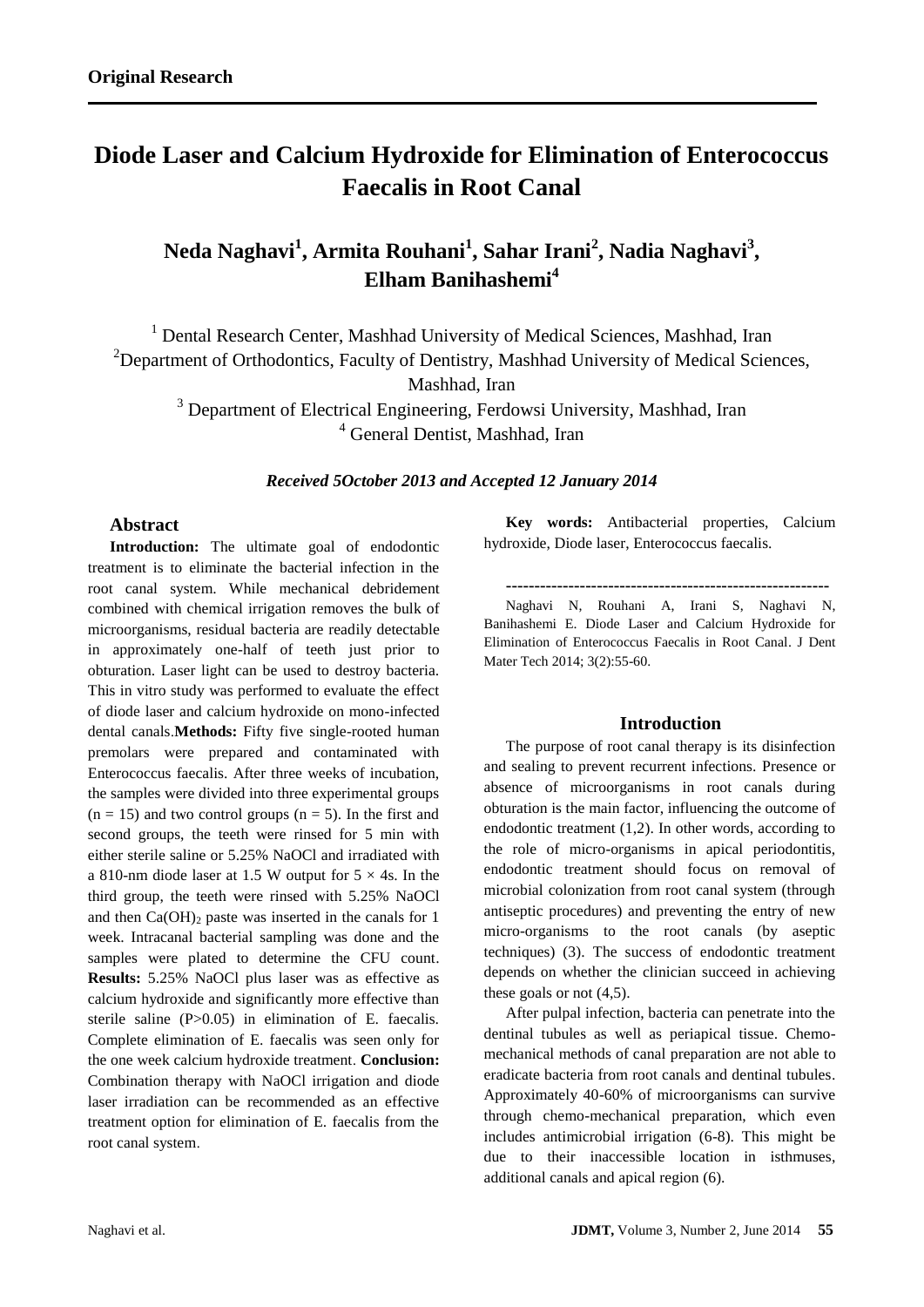On the other hand, common irrigators used during endodontic treatment, such as sodium hypochlorite, affect via direct contact to the bacteria. As result,the bacteria which penetrate to the deep layers of dentin can be immune, since irrigator's depth of penetration is limited (9,10).

Studies have demonstrated that predictable disinfection of root canal system can only be achieved when inter appointment antimicrobial medicament is placed in root canals (11-13).

Researchers tested different laser systems to achieve a more complete disinfection of root canal system and adjacent dentinal tubules and yet there is still controversy about the most powerful laser system in regards to provide a sterilized root canal. High bactericidal effect of Nd-YAG laser and diode laser has been reported in different studies (14).Consequently, due to the bactericidal effect of diode laser and its low cost compared to other endodontic common laser systems, it can be used along with the mechanical debridement procedures.

Laser can be transported into canals using fiber optics such as Nd-YAG, argon and diode or with hollow tubes such as  $CO<sub>2</sub>$  laser and Er-YAG. These different delivery methods can change the potency of similar lasers in canals' sterilization.

Use of laser in endodontic treatment has greatly enhanced success rate of treatment and the reason may be due to the laser's ability to penetrate to deeper dentinal layers (15,16).

Therefore, the present experimental study was designed to compare the effect of calcium hydroxide with laser diode plus 5.25% sodium hypochlorite and laser diode plus saline in removal of Enterococcus faecalis from root canal system.

# **Materials and Methods**

Fifty five extracted human single-rooted mandibular premolars were used in current study (three experimental groups of 15 teeth and two control groups of 5 teeth). Exclusion criteria included premolars with more than one root canal or root canal curvature of more than 25, the root surface's decay and the teeth with calcified canals. After extraction of teeth, their debridement was done by handle instruments and they were kept in normal saline until the experiment day. All crowns were cut from CEJ to achieve a similar root length for all samples (15 mm). In order to determine working length, #15 K-file (Dentsply Maillefer, Ballaigues, Switzerland) was placed in root canals. When the file tip was seen at the apex of the tooth, the working length was recorded by subtracting one millimeter. Afterward, instrumentation was continued with #20 and 25 K-files to remove the pulp tissue and homogenizing the samples. Irrigation was done with  $5^{\circ\circ}$ of 5.25% sodium hypochlorite after each file application. Then, all samples were autoclaved at 134 °C for 15 min. At this stage, five teeth were randomly selected and were kept as negative control.

#### *Bacterial inoculation*

Standard suspension of Enterococcus faecalis (ATCC 29212) containing  $1.5 \times 10^8$  bacteria per ml was prepared and samples were placed into the suspension for 21 days so the bacteria can penetrate fully into the dentinal tubules and form biofilm (17). To meet the needs of growing bacteria, culture medium was replaced every 3 days. After this stage, 5 teeth were randomly kept as positive control.

#### *Laser irradiation*

The remaining 45 teeth were randomly divided into three groups. In all samples instrumentation was done with ProTaper rotary files system (Dentsply, Tulsa Dental, Tulsa, USA), in the way that Sx was the first file to widen the coronal third of the canal, followed by files F2 and F3 to reach the working length.

Irrigation and laser irradiation of canals was done according to the divided groups as follows:

Group I: The irrigation during preparing canals and in the final stage was done with 5cc sterile saline solution. The diode laser (GmbH ARC Laser, Germany) with a wave length of 810 nm and a power of 1.5W, was then beamed into the canal, in the way that the optical fiber reached up to 1 mm shorter than working length and was rotated with the speed of 2 mm per second, for 5 seconds. This was repeated for four times with a10 second interval between.

Group II: The irrigation during the preparation was done with 5cc of 5.25% NaOCl followed by a final irrigation with saline. At the end, laser was beamed into the canals similar to the first group.

Microbial sampling was performed using size 30 sterile paper points (Aria Dent, Tehran, Iran) placed inside the root canal for 1 min and then transferred to test microtubes containing 1 ml of sterile brain heart infusion broth culture. In order to determine the bacteria within the dentinal tubules, after sampling with paper point, the canals were prepared with sterile Gates Glidden drills # 5 and the samples were taken again (17). The microtubes were vortexed for 30 seconds. 10 ml was removed for counting the number of surviving bacteria on the surface of solid medium and incubated. Cultural plates were evaluated after 24h incubation. Bacterial growth was measured by the CFU/mL counts of E. faecalis.

In groups I and II, bacterial sampling was done immediately after irradiation.

Group III: The irrigation during the preparation was done with 5cc of 5.25% NaOCl. Calcium hydroxide mixed with sterile saline in equal parts and paste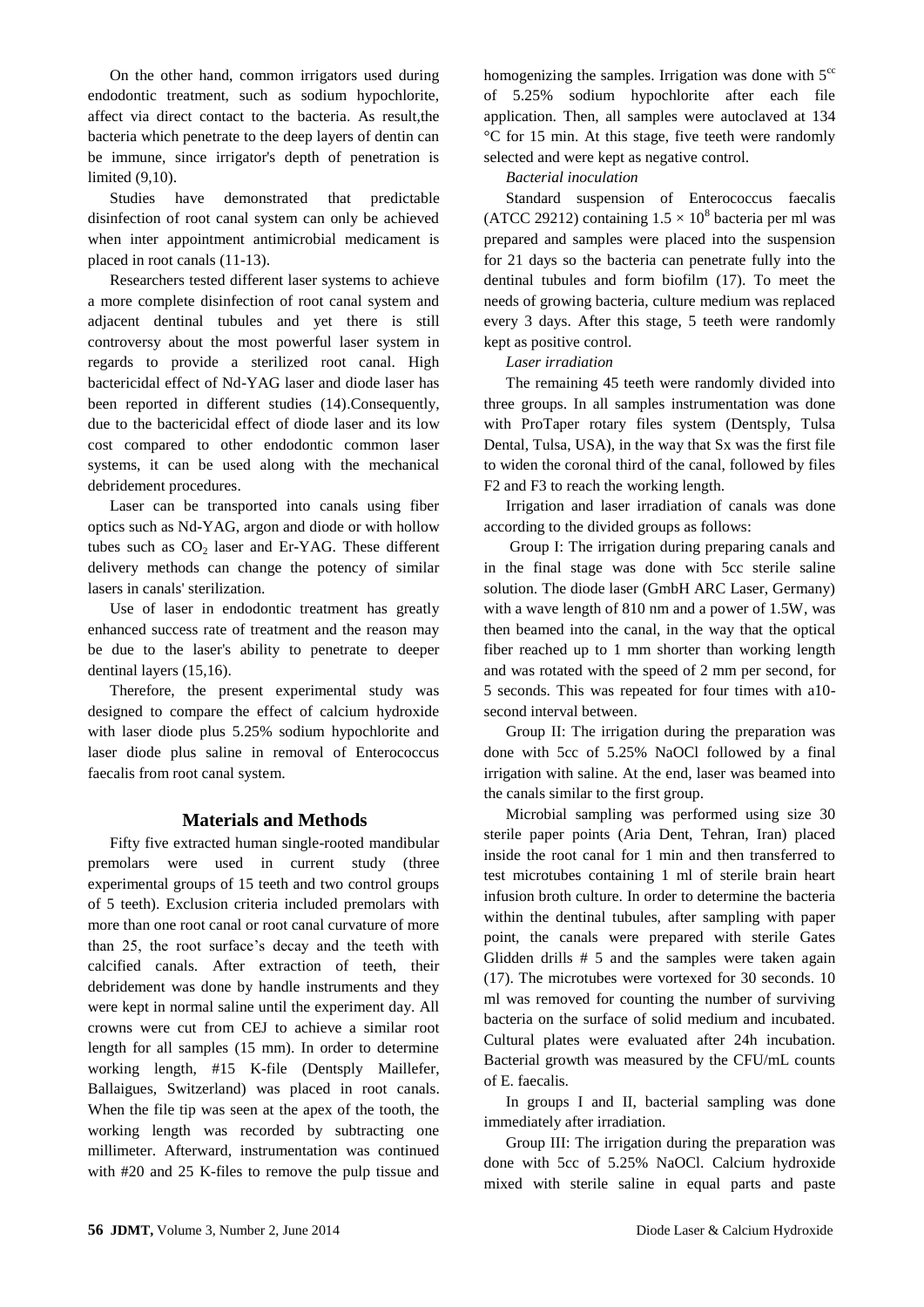inserted into dried canals with the help of lentulo spirals (Dentsply Maillefer, Ballaigues, Switzerland). Cavities were sealed with Cavit (ESPE Dental AG, Seefeld, Germany).A week later, the root canals were irrigated with 5 mL of sterile saline solution and agitated with a size 30 K-file up to the working length in order to remove the intracanal medication. The post-medication samples were collected as previously described. The number of CFU/mL was calculated.

In the entire process, sterile instruments were used in order to prevent unwanted contamination of canals. One way ANOVA or Kruskal-Wallis test was used to analyze the data.

#### **Results**

No colonies were found on agar plates in the negative control group to ensure that no contamination of the samples during the experimental period had happened. Extensive growth of bacteria in all samples in the positive control group (CFU  $= 150000$ ) was observed.

Means and standard deviations of CFU in all groups are shown in Table 1.In calcium hydroxide group, no bacterial colonies were observed in any of the samples. The group treated with saline and laser, had zero as minimum number of bacterial colonies and 12000 CFU/ml as maximum, which was a fairly large scatter. In the group disinfected with sodium hypochlorite and laser, the minimum number of bacterial colonies was zero and the maximum was 3000 which was still scattered but it was less than saline –laser group. In general, the number of colonies was significantly different between the tree groups and Mann-Whitney test with Bonferroni correction revealed, difference of colony counts between calcium hydroxide group and

hypochlorite-laser group was not statistically significant. But number of colonies in group treated with saline-laser was significantly higher than both other groups.

#### **Discussion**

The success of endodontic treatment depends basically on elimination of the bacteria in root canal system and preventing their re-entry. The remained bacteria after treatment can affect long-term outcome of root canal therapy (3). Despite the proved efficacy of various lasers against microorganisms, studies in regards to laser's antimicrobial ability in root canal system, are controversial. The most of previous studies have shown a fairly high capability of disinfecting dentinal tubules, However complete elimination of endodontic pathogens, especially bacterial species that grows biofilms, has not been achieved (18,19) and further application of these methods with other common antiseptic solutions have been suggested in some studies (20-22). Diode laser has high permeability and low interference with dentin, which allows the laser to be effective on microorganisms that have penetrated into the dentinal tubules(23).

Bactericidal capability of the diode lasers on different bacterial species, including Enterococcus faecalis, has been demonstrated by several authors (24- 27).

Bacteria such as Enterococcus faecalis (which is a predominant bacterial species in resistant endodontic infections), are very resistant to endodontic common irrigation solutions (28) and they were isolated from canals with persistent infections and endodontic failures, in several studies (7,29,30).

| positive controls  |         |           |           |           |           |               |              |
|--------------------|---------|-----------|-----------|-----------|-----------|---------------|--------------|
| Group              | Number  | Average   | Standard  | Minimum   | Maximum   | Test results  | Disinfection |
|                    | of      | number of | deviation | number of | number of |               | capability   |
|                    | samples | colonies  |           | colonies  | colonies  |               | $(\%)$       |
| Calcium hydroxide  | 15      | .0000     | .00000    | .00       | .00.      | $X^2 = 26.07$ | 100          |
| Saline-laser       | 15      | 2012.1429 | 4252.3553 | .00       | 12000.0   | P < 0.001     | 98.65        |
| Hypochlorite-laser | 15      | 206.6667  | 773.18143 | .00       | 3000.00   |               | 99.86        |

**Table1.** Mean and standard deviation of CFU/ml and degree of disinfection in the experimental groups, relative to the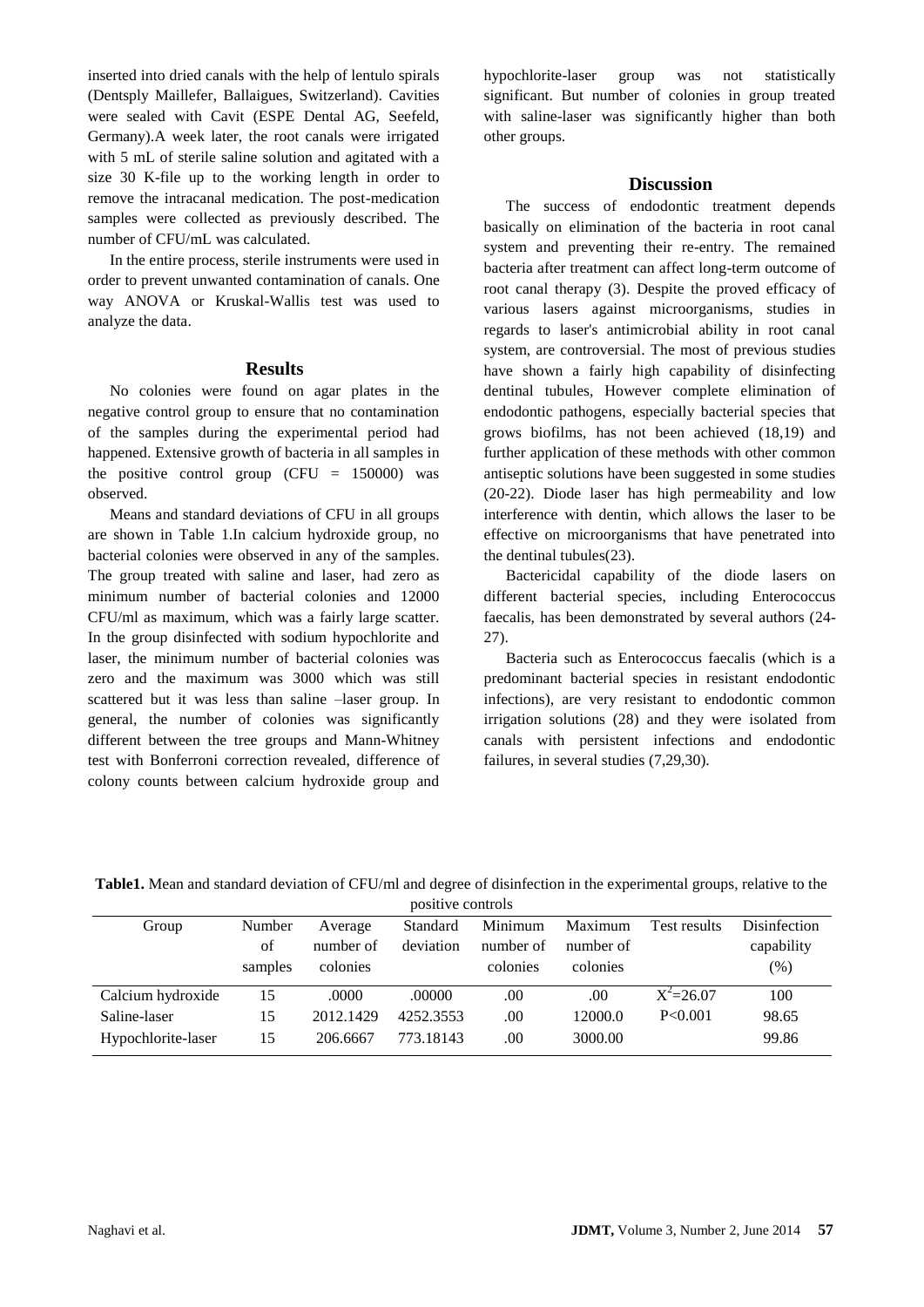In an *ex vivo* study, E. faecalis survived for 12 months in root canal and in addition it was showed that E. faecalis has the ability to convert to alive but noncultivable situation, (VBNC; viable but not cultivable) which is a strategy to survive through stressful conditions (31,32). In VBNC situation, changes in cell wall occur which may provide protection against in adequate environmental conditions (33) in addition to maintain the ability to adhere to cultured human cells (34). These conditions include the presence of sodium hypochlorite, salts, bile salts, acids, alkaline, stress, and absence of glucose and increase of temperature (35).Different studies showed that enterococci could even be isolated from properly treated root canals, which may be due to low sensitivity to antimicrobial agents and the ability to with stand high PH (including calcium hydroxide paste with PH> 11.5) (36,37).

Since some studies has been shown that the use of laser in canals, irrigated with antiseptic agents or with saline alone are different with each other (20), in this study to further simulate the clinical condition, both types of irrigations were used in combination with laser.

In the present study, according tothe significantly lower mean number of bacteria in hypochlorite–laser group compared to saline- laser group (206 vs.2012),it can be concluded the presence of hypochlorite had an important role in increasing the efficiency of diode laser to destroy bacteria. In addition, regards to the concept that efficiency of diode laser would be increased when it's accompanied with other irrigations, de Souza EB et al. (38) in their study stated that the radiation of high power diode laser (wavelength 830 nm and power 3 W) followed by irrigation with 0.5% hypochlorite and17% EDTA-T, will lead to an increased disinfection in deeper layers of root dentin. Results of Kreisler etal.(26) emphasized on the combined use of diode laser and irrigation solutions like NaOCl and H2O2 in endodontic treatments. Moreover, the study of Mehrvarzfar et al. showed that diode laser with use of Biopure MTAD an eradicate Enterococcus faecalis totally from the root canals (20).

In the group treated with saline plus laser, the mean bacterial colony was 2012 and according to the colonies of the positive control group (150,000), a 98.6% decrease of bacteria was seen in this group. In this regard, some other studies have suggested that the laser diode is notable to completely remove Enterococcus faecalis (18,24,25). Moritz et al. have shown that complete elimination of bacteria only happens when high power laser is used and this may lead to higher temperature on root surface (27). In Mehrvarzfar study, diode laser with a power of 2 watt was used after irrigation with saline, and it was only 80 percent effective in disinfection of canals (20), while some studies have said that the antibacterial ability of diode

laser on dentin blocks with a thickness of 100 micrometers is more than 95 percent (24,25). This difference may be due to the use of dentinal pieces and immediate sampling after laser irradiation, while in Mehrvarzfar experiment, sampling was performed 24 h after laser irradiation and this may provide the time required for regrowth of survived bacteria (20). In the present study, sampling was performed immediately after laser irradiation, and this could cause results to differ with the results of Mehrvarzfar study.

Since the analysis revealed that the antibacterial effect of diode laser with parameters used in this study (810 nm, 1.5W) was enhanced in combination with 5.25% sodium hypochlorite, and this group did not have a significant difference with the group treated with calcium hydroxide, for patient's comfort, clinician can use this strategy in order to disinfect root canal systems as an alternative for the calcium hydroxide medicament in persistent endodontic infections. However, due to the possible harmful effects of lasers on periapical and periodontal tissues, particularly when used in high intensity, further clinical studies should be conducted to understand more fully damage. In addition, in order to understand more about the parameters affecting laser's properties, it is necessary that further studies with other parameters of the laser radiation be conducted.

## **Acknowledgment**

Present study retrieved from a student thesis (number: 2679). Authors acknowledge Research Council of Mashhad University of Medical Sciences for providing financial support of this research project.

#### **References**

- 1. Fabricius L, Dahlen G, sundqvist G, Happonen RP, Möller AJ. Influence of residual bacteria on periapical tissue chemomechanical treatment and root filling of experimentally infected monkey teeth. Eur J Oral Sci 2006;114:278-85.
- 2. Engström B, Lundberg M. The correlation between positive culture and the prognosis of root canal therapy after pulpectomy. Odontol Revy 1965;16:193-203.
- 3. Ingle JI, Bakland LK, Baumgartner JC. Ingle's Endodontics. Hamilton: B.C. Decker Inc, 2008.
- 4. Sjogren U, Hagglund B, Sudqvist G, Wing K. Factors affecting the long-term results of endodontic treatment. J Endod 1990;16:498-504.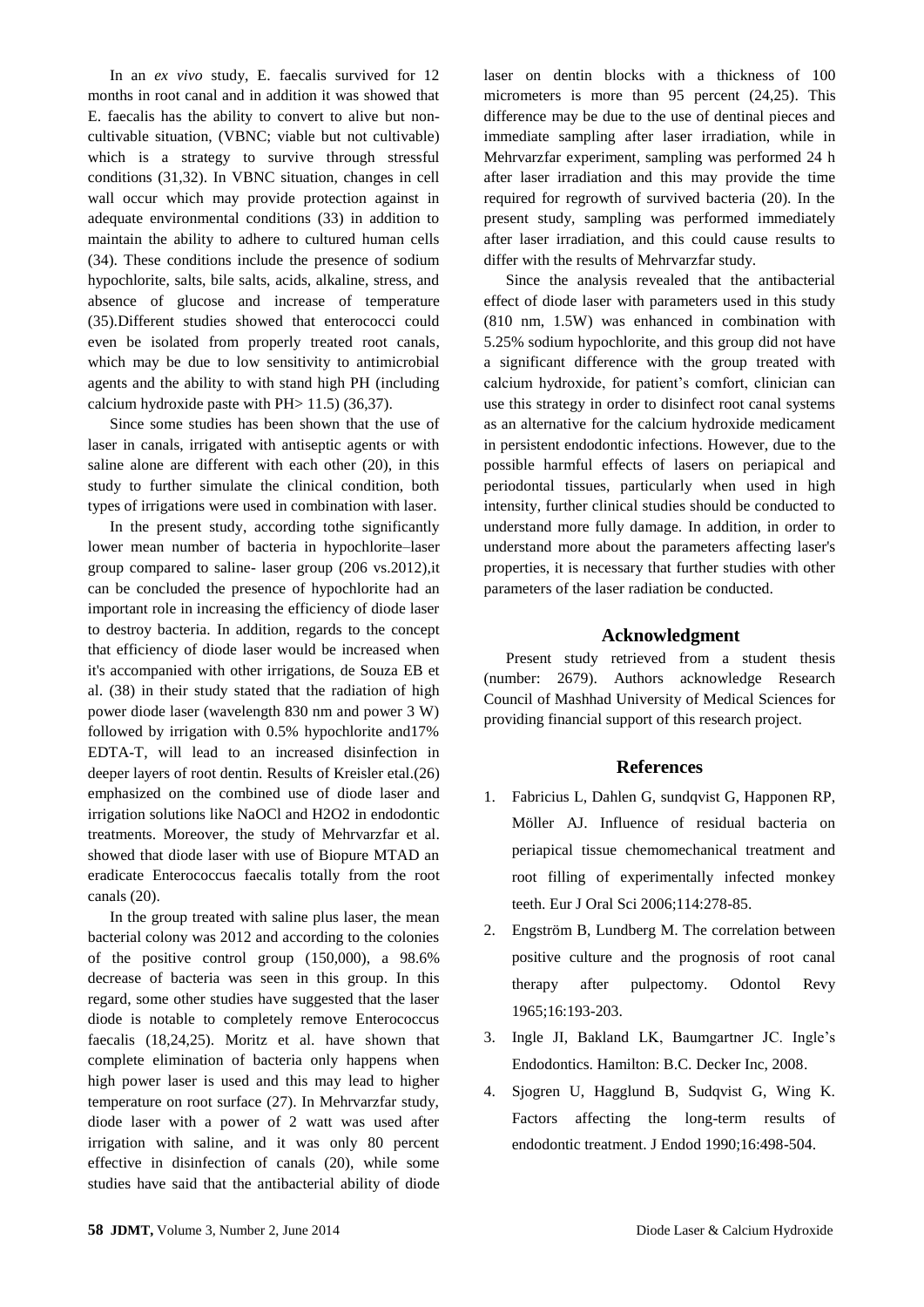- 5. Bystrom A, Happonen RP, Sjogren U, Sundqvist G. Healing of periapical lesions of pulpless teeth after endodontic treatment with controlled asepsis. Endod Dent Traumatol 1987;3:58-63.
- 6. SjogrenU, Figdor D, Persson S, Sundqvist G. Influence of infection at the time of root filling on the outcome of endodontic treatment of teeth with apical periodontitis. Int Endod J 1997;30:297-306.
- 7. Bystrom A, Sundqvist G. The antibacterial action of sodium hypochlorite and EDTA in 60 cases of endodontic therapy. Int Endod J 1985;18:35-40.
- 8. Shuping GB, Orstavik D, Sigurdsson A, Trope M. Reduction of intracanal bacteria using nickeltitanium rotary instrumentation and various medications. J Endod 2000;26:751-5.
- 9. Berutti E, Marini R, Angeretti A. Penetration ability of different irrigants into dentinal tubules. J Endod 1997;23:725-7.
- 10. Kouchi Y, Ninomiya J, Yasuda H, Fukui K, Moriyama T, Okamoto H. Location of Streptococcus mutans in the dentinal tubules of open infected root canals. J Dent Res 1980;59:2038-46.
- 11. Bystrom A, Claesson R, Sundqvist G. The antimicrobial effect of camphorated paramonochlorophenol, camphorated phenol and calcium hydroxide in the treatment of infected root canals. Endod Dent Traumatol 1985;5:170-5.
- 12. Sjogren U, Figdor D, Spangberg G. The antimicrobial effect of calcium hydroxide as a short-term intracanal dressing. Int Endod J 1991;24:119-25.
- 13. McGurkin-Smith R, Trope M, Caplan D, Sigurdsson A. Reduction of intracanal bacteria using GT rotary instrumentation , 5.25% NaOCL, EDTA, and Ca(OH)<sub>2</sub>. J Endod 2005;31:359-63.
- 14. Schoop U, Goharkhay K, Klimscha J, Zagler M, Wernisch J. The use of the erbium, chromium: yttrium scandium-gallium-garnet laser in endodontic treatment; The results of an in vitro study. JAm Dent Assoc 2007;138:949-55.
- 15. Vaarkamp J, ten Bosch JJ, Verdonschot EH. Propagation of light through human dental enamel and dentine.Caries Res 1995;29: 8-13.
- 16. Odor TM, Chandler NP, Watson TF, Ford TR, McDonald F. Laser light transmission in teeth: a study of the patterns in different species. Int Endod J 1999;32:296-302.
- 17. Javidi M, Zarei M, Afkhami F. Antibacterial Effect of Calcium Hydroxide on Intraluminal and Intratubular Enterococcus Faecalis. Iran Endod J 2011;6:103–6.
- 18. Schoop U, Kluger W, Moritz A, Nedjelik N, Georgopoulos A, Sperr W. Bactericidal effect of different laser systems in the deep layers of dentin. Lasers Surg Med 2004;35:111-6.
- 19. Bergmans L, Moisiadis P, Teughels W, Van Meerbeek B, Quirynen M, Lambrechts P. Bactericidal effect of Nd:YAG laser irradiation on some endodontic pathogens ex vivo. Int Endod J 2006;39:547-57.
- 20. Mehrvarzfar P, Saghiri MA, Asatourian A, et al. Additive effect of a diode laser on the antibacterial activity of 2.5% NaOCl, 2% CHX and MTAD against Enterococcus faecalis contaminating root canals: an in vitro study. J Oral Sci 2011;53:355- 60.
- 21. Sahar-Helft S, Stabholtz A, Moshonov J, Gutkin V, Redenski I, Steinberg D. Effect of Er:YAG laseractivated irrigation solution on Enterococcus Faecalis biofilm in an ex-vivo root canal model. Photomed Laser Surg 2013;31:334-41.
- 22. Shabahang S, Torabinejad M. Effect of MTAD on Enterococcus faecalis-contaminated root canals of extracted human teeth. J Endod 2003;29:576-9.
- 23. Klim JD, Fox DB, Coluzzi DJ, Neckel CP, Swick MD. The diode laser in dentistry. Rev Wavelengths 2000;8:13-6.
- 24. Gutknecht N, Franzen R, Schippers M, Lampert F. Bactericidal effect of a 980-nm diode laser in the root canal wall dentin of bovine teeth. J Clin Laser Med Surg 2004;22:9-13.